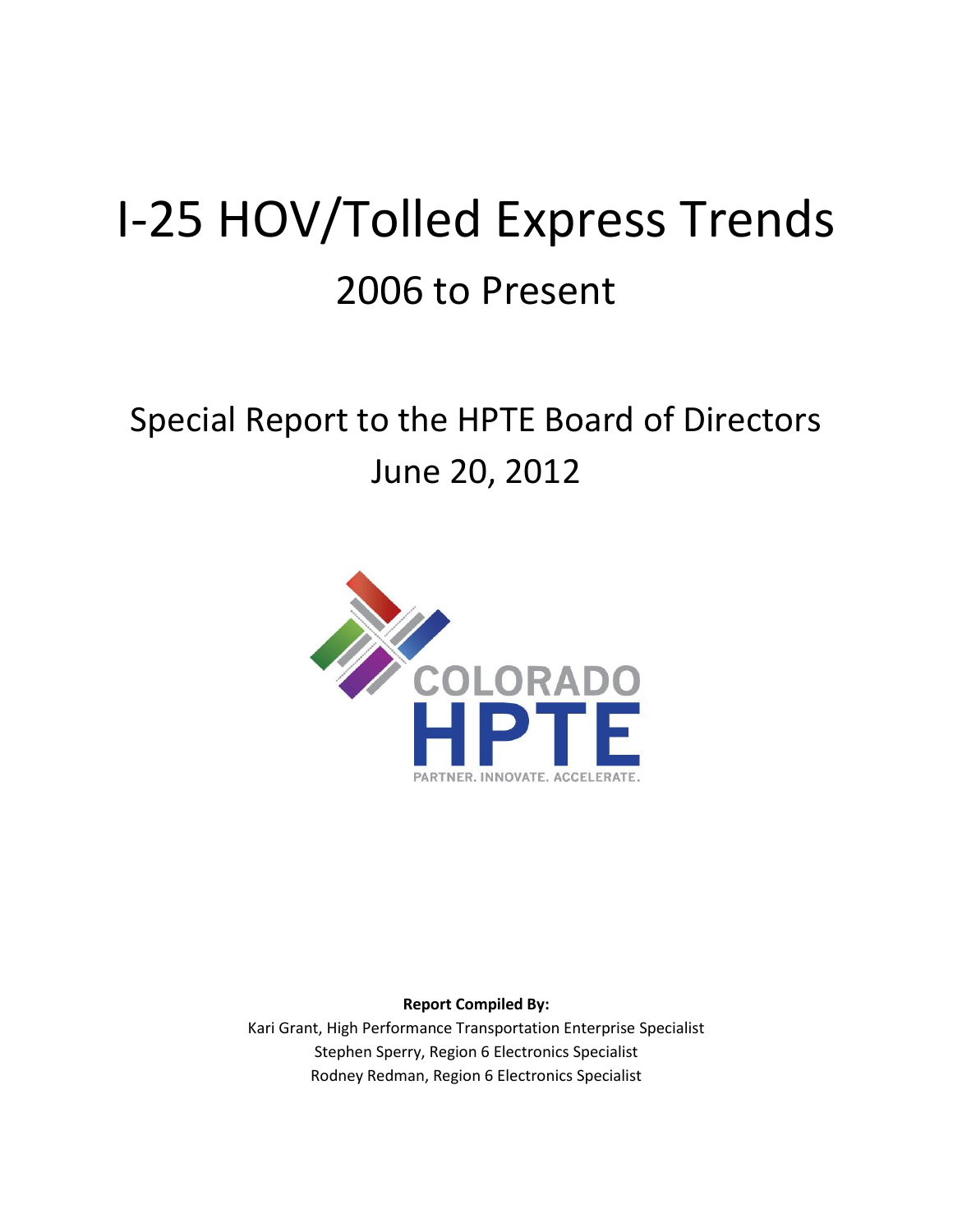# **Introduction**

The purpose of this report is to present an historical overview of the traffic performance of the I-25 High Occupancy Vehicle (HOV) and tolled Express lanes from 2006 to present. This overview should give us a better understanding of the stability of the system and how it will perform in the future.

Briefly, the I-25 HOV lanes were opened in the mid-1990's. Then referred to as the Downtown Express, the lanes are about seven miles in length, and are a barrier-separated facility with two lanes and shoulders on each side. The lanes are reversible, operating inbound during the morning rush, switching to outbound operations for the evening rush and remainder of the night.

In 2006, toll paying Single Occupant Vehicles (SOV) were allowed to use the HOV lanes. Now called the I-25 Express Lanes, tolls are collected electronically using a single toll gantry and transponders. In 2009, License Plate Tolling (LPT) was introduced, allowing SOV's without a transponder to also choose Express Lanes travel.



## **Total Volume Over Time**

From July 2006 to April of this year, 20,423,268 total vehicles have used the Express Lanes. By July 2012 we will have exceeded 21,000,000 total vehicles. Minimum monthly volume of 238,445 occurred in December 2006, and maximum monthly volume of 355,308 vehicles was attained in October 2007.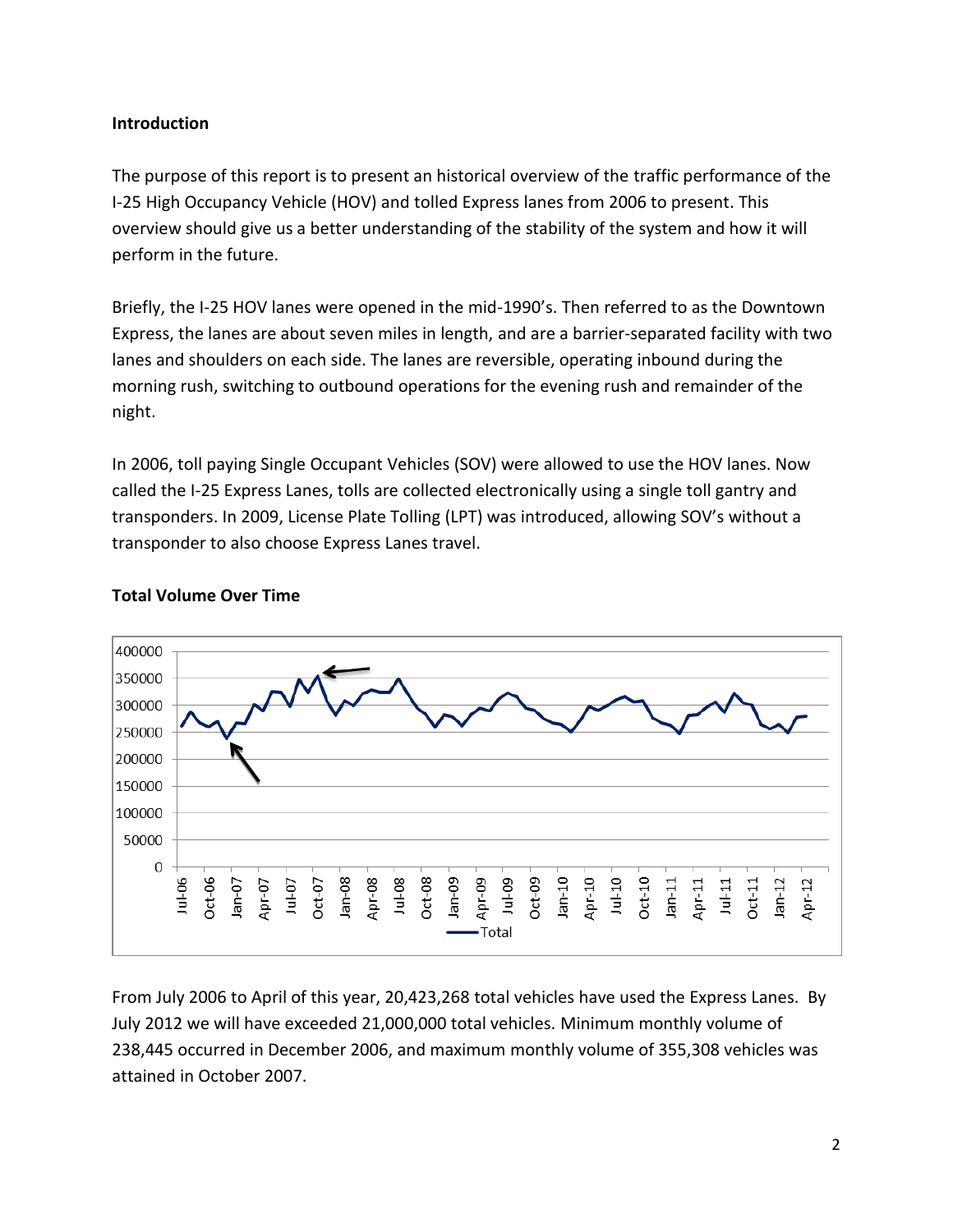#### **Impact of the Recession**



We think the effects of the recent economic recession can be seen beginning about August 2008 with some recovery starting to occur about March 2009.



#### **Yearly Cycles: What We Can Expect**

Since the beginning of 2009, a seasonal pattern of total volume has become established, with minimum volumes occurring in February, and maximum volumes in August. Interestingly, this is counter to the volume pattern we see on the general purpose lanes. We aren't certain why this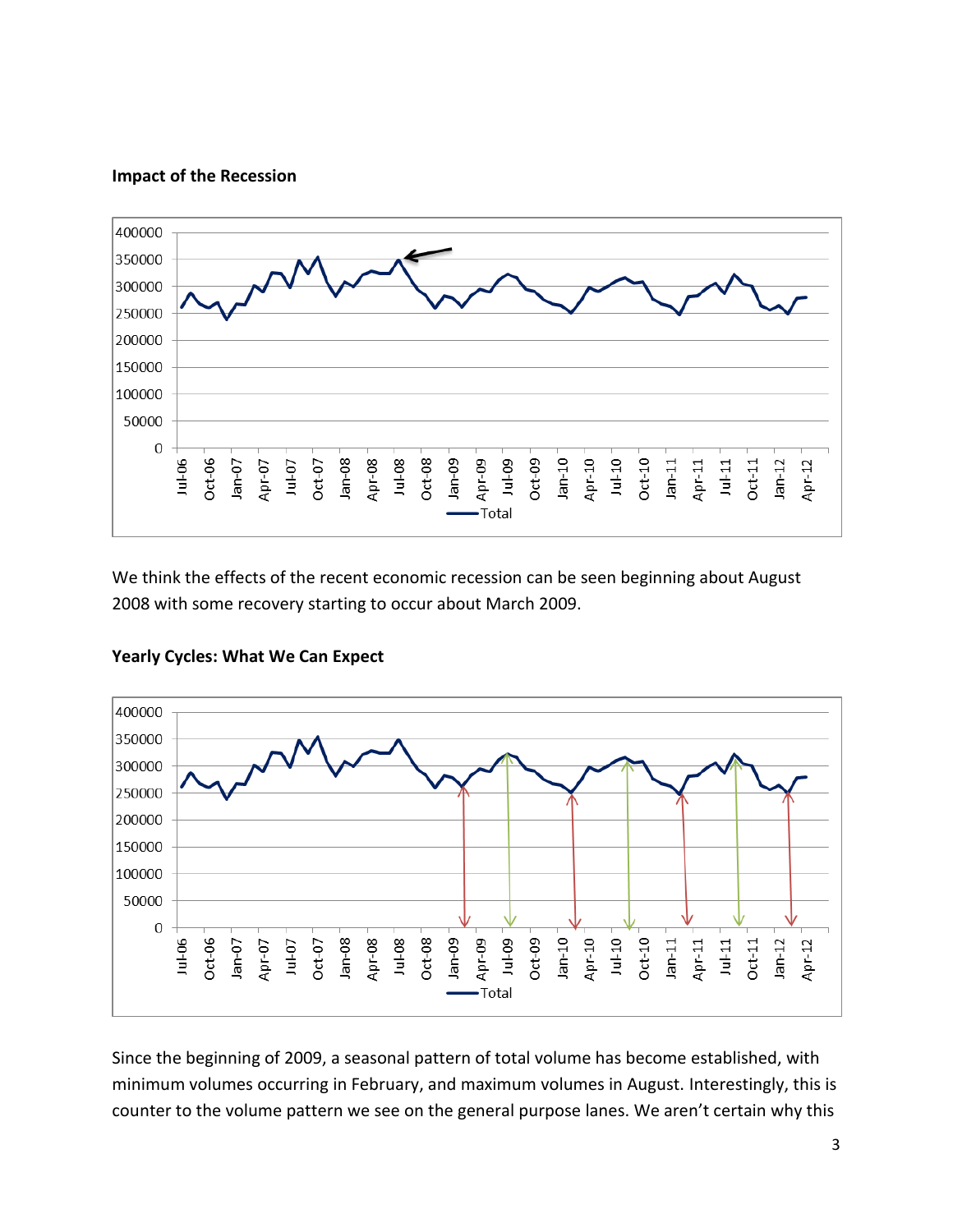is, but it could be a post-holiday curtailing of personal spending. This would be a good topic to explore in a future customer survey.

# **Year-to Year HOV to Express Toll Volume Comparisons**

The charts below compare HOV volumes to Express Toll (or AVI for Automatic Vehicle Identification) volumes, and showing total volumes combined.



In FY 2007, the implementation of SOV tolling takes off and builds.



In FY 2008, toll volumes hold steady. The peak of total volume in October 2007 was the peak monthly maximum of 355,308.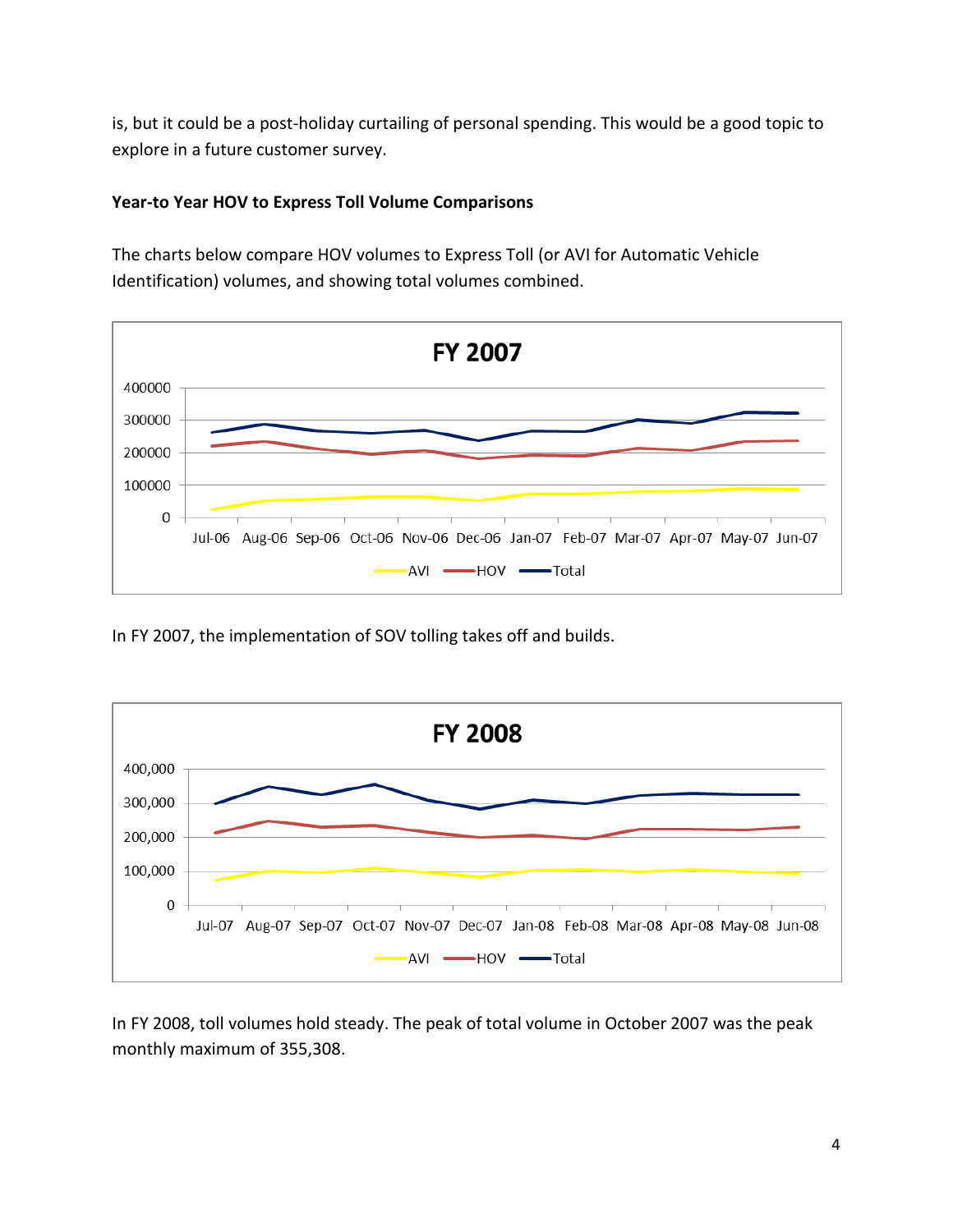

In FY 2009, the effects of the economic recession are apparent toward the end of 2008, while Express Tolls hold relatively steady. In January 2009, License Place Tolling (LPT) was introduced.



In FY 2010, the effects of the recession moderate, and the seasonal pattern of maximum total volume during the summer and minimum volumes in the winter begins to establish.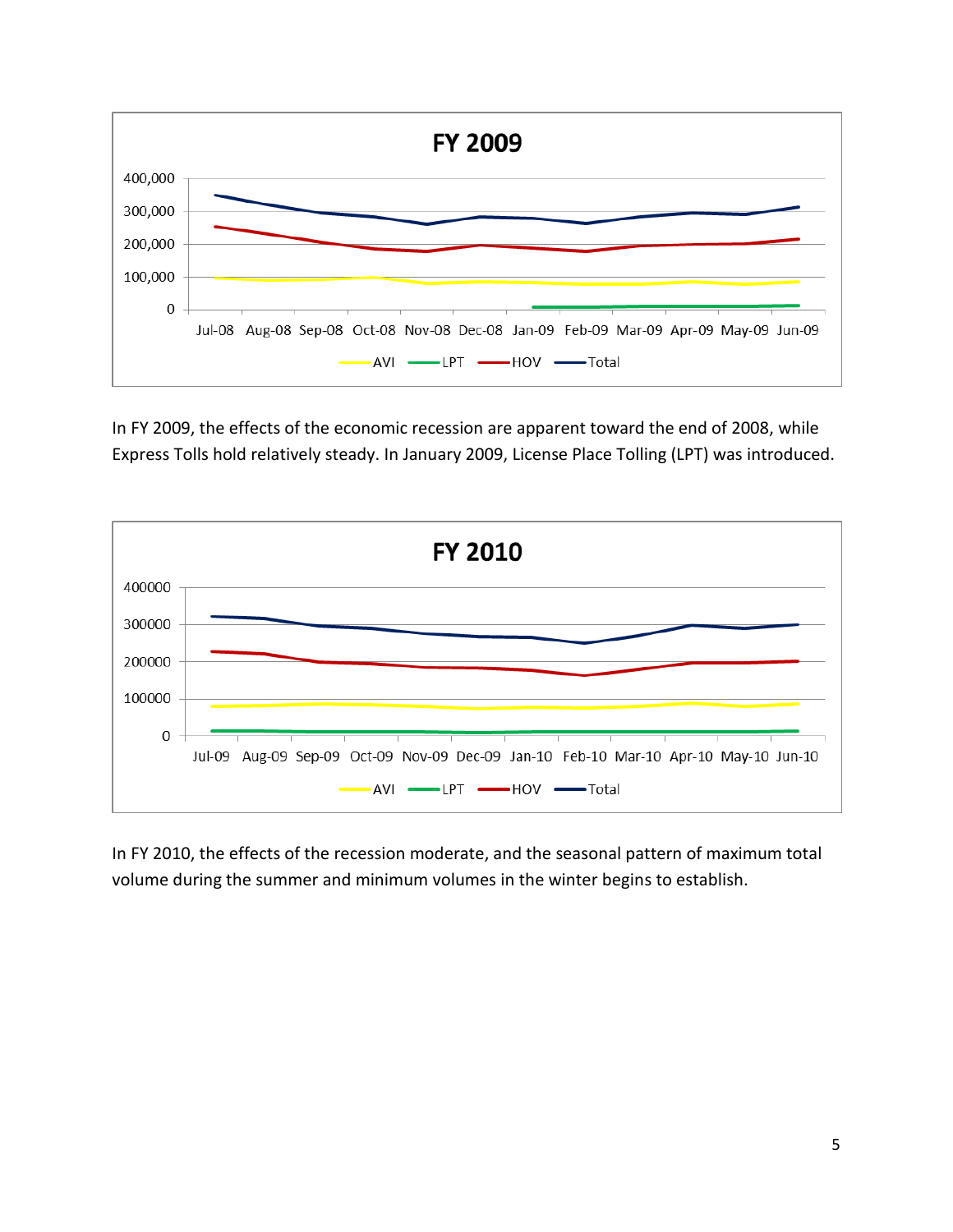

Volumes in FY 2011 hold to seasonal patterns. However, in June 2011 we noticed a strong increase in LPT and began our investigation of trends affecting the Express Lanes.



Early in FY 2012 there seemed to be an extraordinary surge in LPT with a concurring drop in vehicles with transponders. This was not a result of natural trending, rather a faulty AVI reader was discovered – when the AVI failed to detect a transponder, the vehicle was read as an LPT. Once the AVI reader was repaired, reporting returned to normal. In FY 2012, we are also beginning to report hybrid usage, which accounts for about 2% of peak period traffic in the morning and the evening.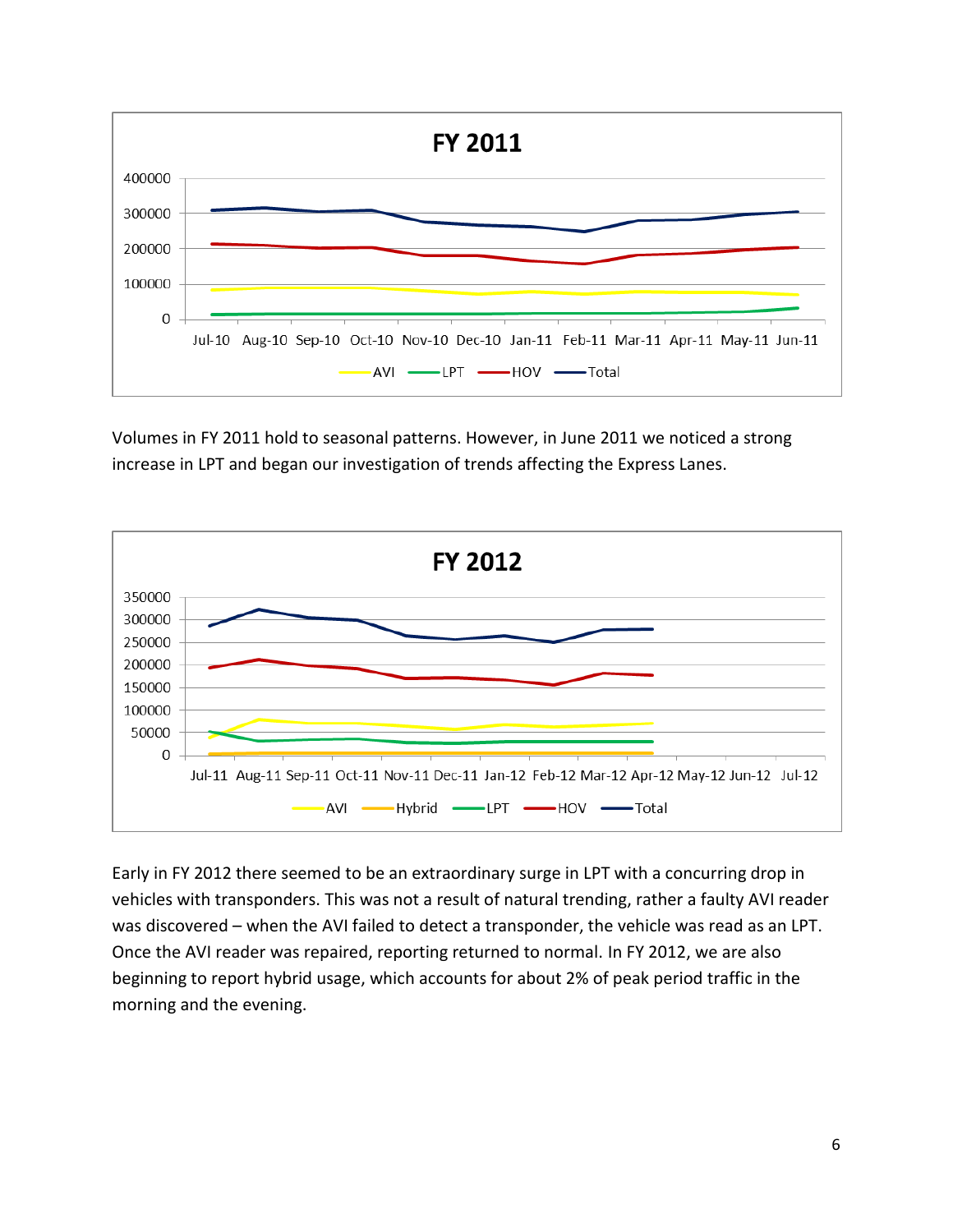#### **Other Comparisons**



This chart shows good growth in license plate tolling. It could be that drivers are becoming more familiar with the concept and comfortable with paying their tolls through a billing process. In March 2012, we implemented a surcharge on LPT's, but it is too soon to tell how this might affect growth in LPT.



Over time, Express Toll volumes remain steady, with a perceived slight decline in HOV. It could be that the driving public is choosing the convenience of paying a toll to drive solo, over carpooling and its inherent complexities.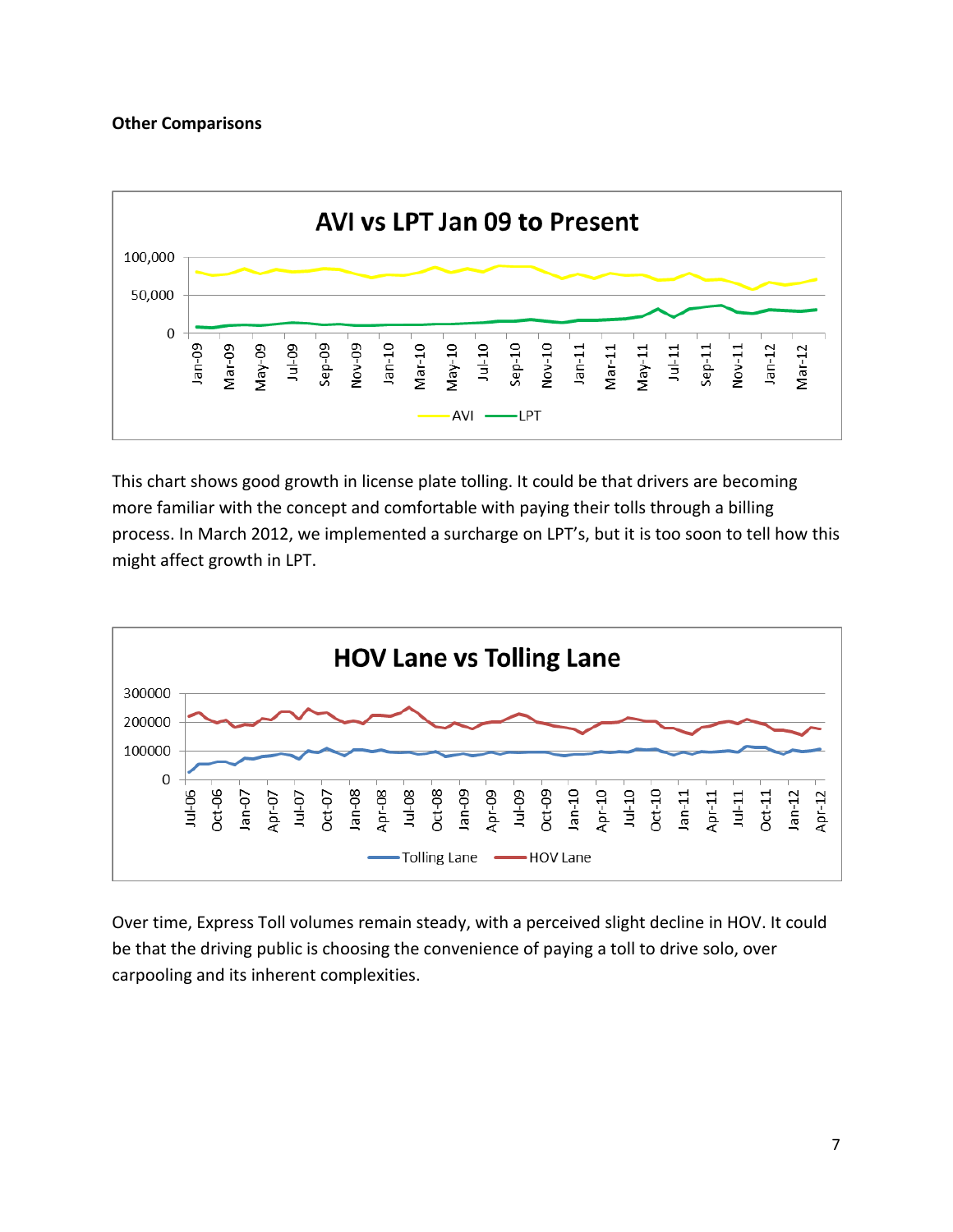# **Bus On-Time Comparisons**

The ultimate performance indicator for the HOV/HOT lanes is the percentage of buses that meet or exceed on-time parameters. The following charts compare on-time buses, based on 149 buses per morning peak period (6:00 a.m. to 10:00 a.m.), for 22 work days per month.